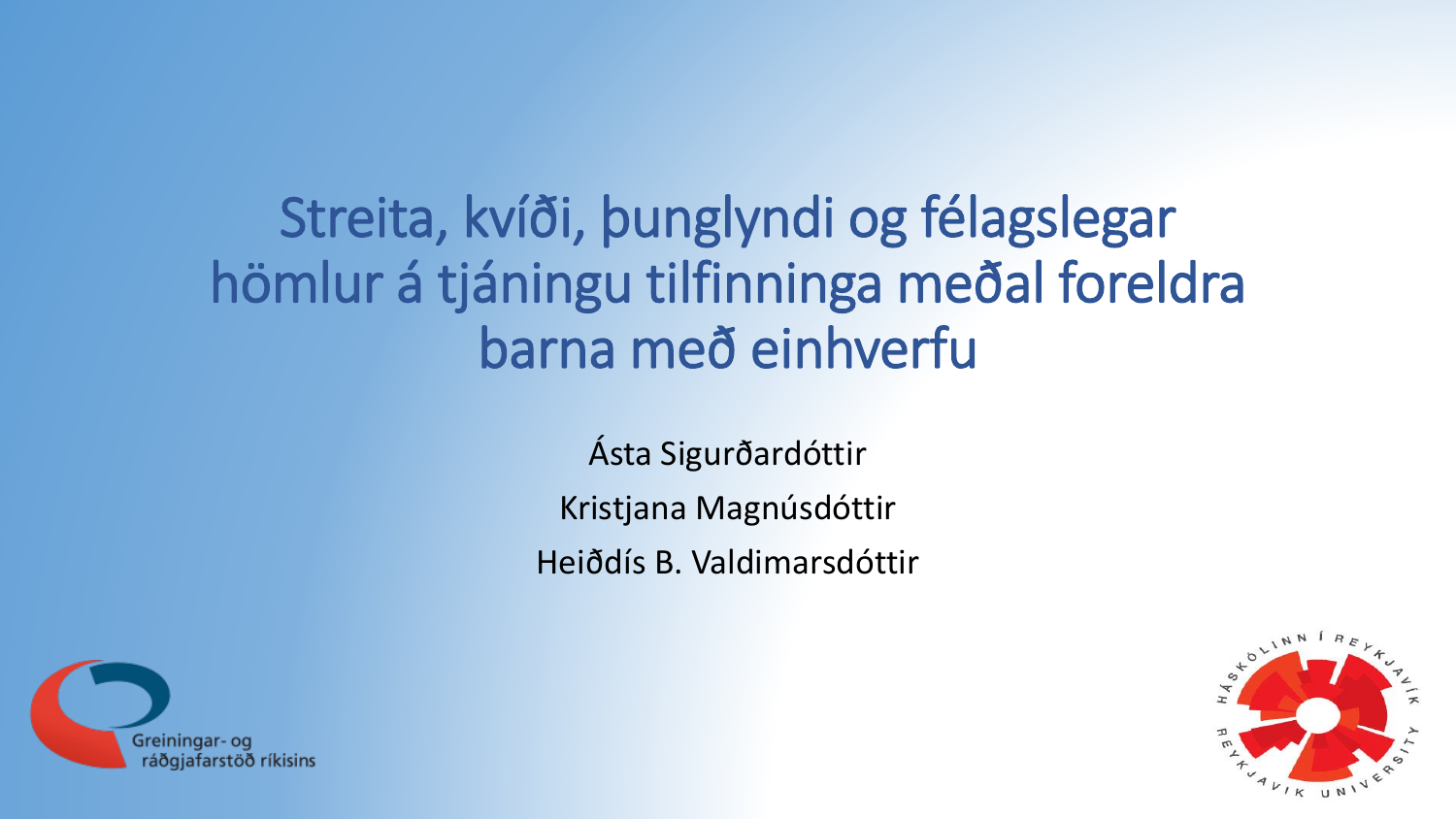## Niðurstöður erlendra rannsókna

- Foreldrar barna með einhverfu mælast með hærra stig streitu heldur en foreldrar barna sem þroskast eðlilega og barna með aðrar fatlanir (Davis & Carter, 2008; Hayes & Watson, 2013)
- Foreldrar barna með einhverfu sýna frekar einkenni kvíða og þunglyndi heldur en foreldrar barna sem þroskast eðlilega og barna með aðrar fatlanir (Hamlyn-Wright, Draghi-Lorenz & Ellis, 2007; Hastings, 2003)

• Sterkt samband hegðunarvandamála barns við streitu, kvíða og þunglyndi foreldra (Lecavalier, Leone, & Wiltz, 2006; Sharpley, Bitsika, & Efremidis, 1997)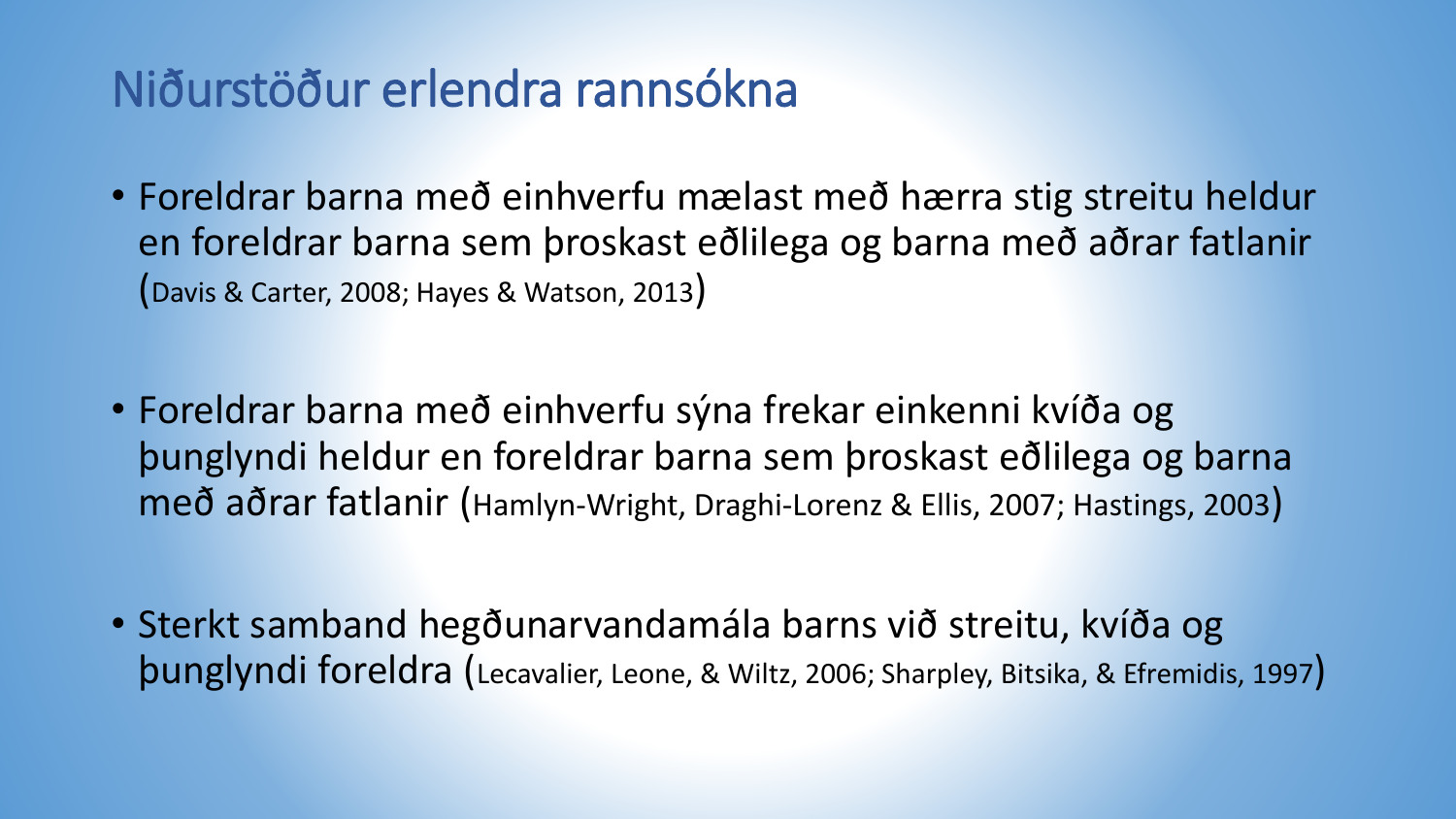# Niðurstöður erlendra rannsókna frh

- Félagslegar hömlur á tjáningu tilfinninga
	- hömlur sem einstaklingar upplifa frá umhverfinu þegar þeir tjá eða reyna að tjá tilfinningar sínar varðandi erfiða lífsreynslu (Lepore og Revenson, 2007)
- Félagslegar hömlur á tjáningu tilfinninga hafa ekki verið rannsakaðar meðal foreldra barna með einhverfu
- Sjúklingar með krabbamein sem upplifa félagslegar hömlur á tjáningu tilfinninga sýna mikil einkenni kvíða og þunglyndis (Agustsdottir et al., 2010; Lepore & Revenson, 2007)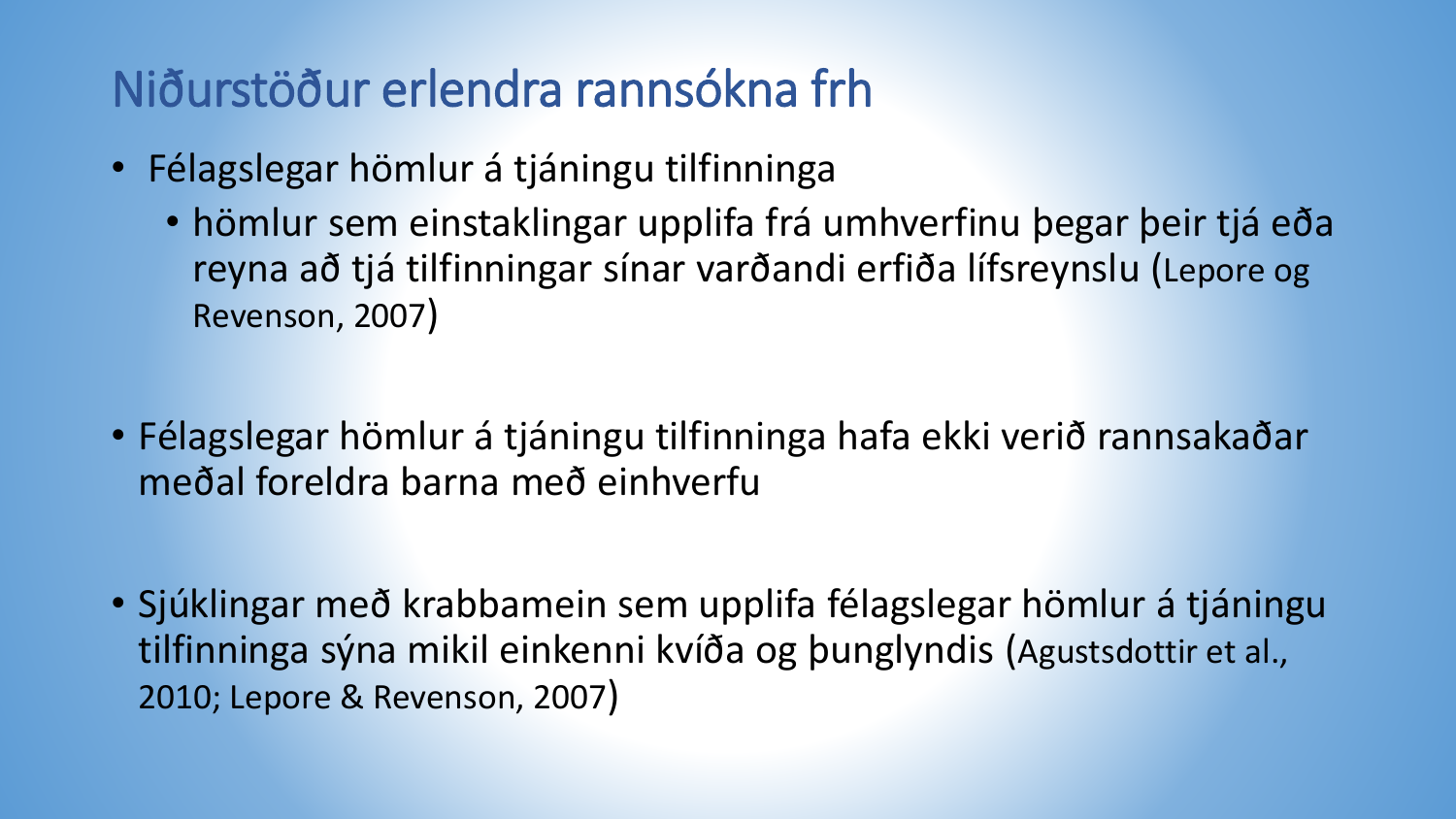# Markmið rannsóknar

- Meta foreldrastreitu, kvíða og þunglyndi meðal foreldra barna með einhverfu
- Athuga hvort greina megi mun á foreldrastreitu, kvíða og þunglyndi mæðra og feðra
- Athuga tengsl foreldrastreitu, kvíða og þunglyndis við hegðunarvandamál barns
- Athuga tengsl foreldrastreitu, kvíða og þunglyndis við félagslegar hömlur á tjáningu tilfinninga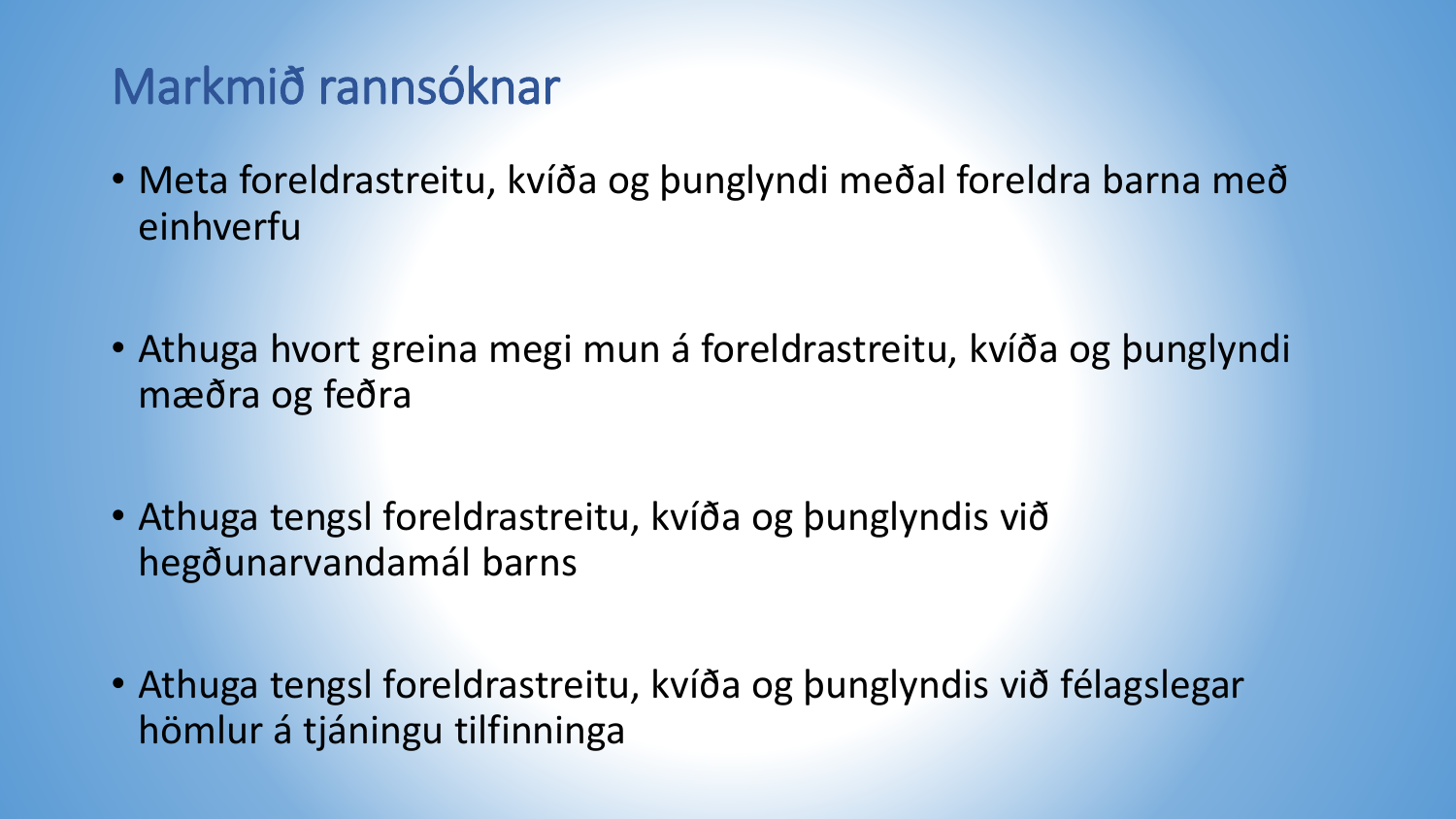## Aðferð og mælitæki

- Einhverfa: lokuð síða á Facebook
- **PSI-SF**: Parental Stress Index Short Form
	- Parental Distress
	- Parent-Child Dysfunctional Interaction
	- Difficult Child Characteristics
- **DASS-21**: Depression, Stress, Anxiety Scale
- **SCS**: Social constraints scale
	- Family and friends
	- spouse
- Hegðunarvandamál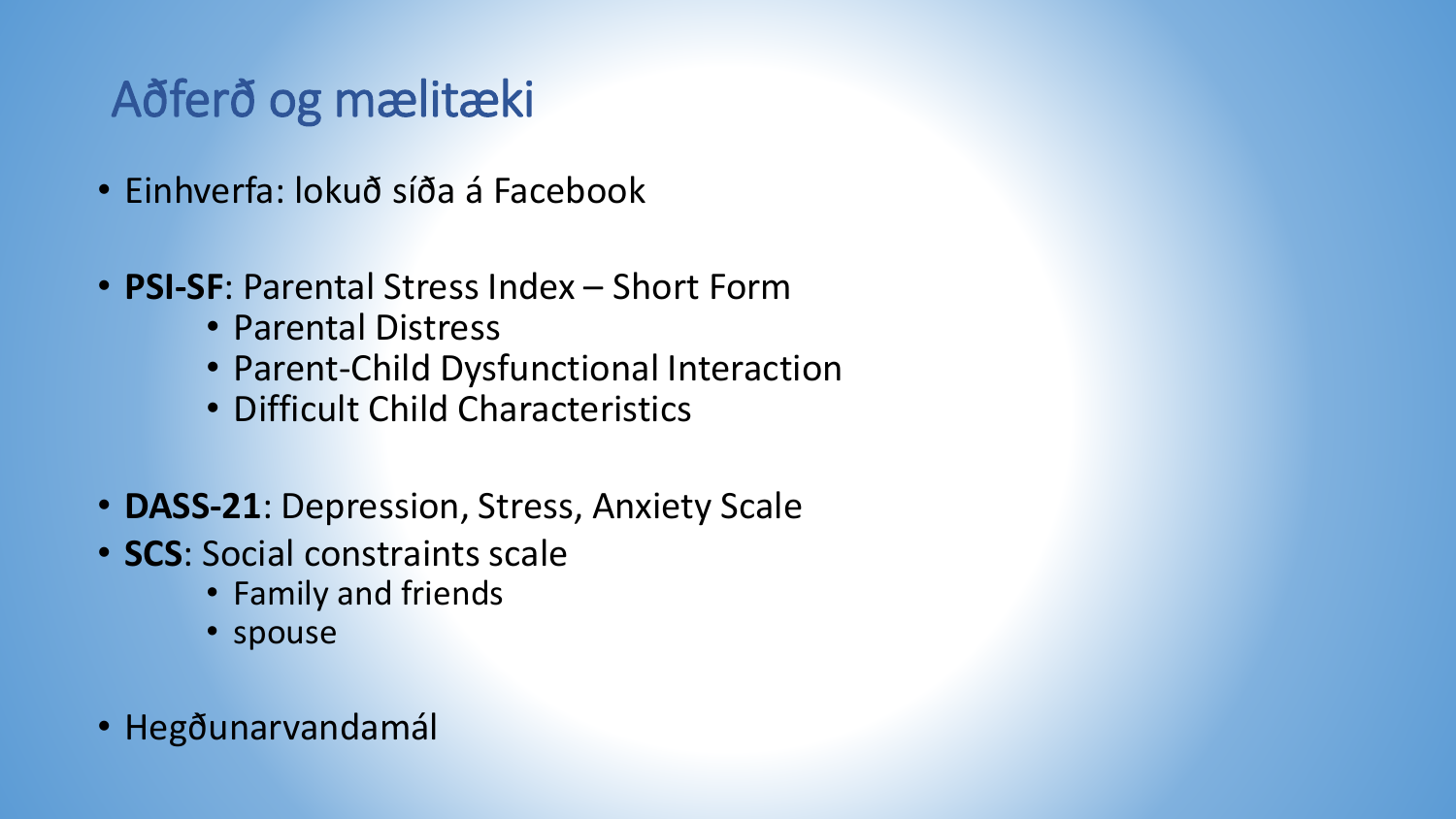## Þátttakendur og börn

- Þátttakendur voru 187 foreldrar barna með einhverfu á aldrinum 2-12 ára
	- 141 mæður (75%)
	- 29 feður (16%)
	- 17 greindu ekki frá kyni (9%)
- Algengasta aldursbil þátttakenda var 31-40 ára (56%)
- Meirihluti þátttakanda var giftur (56%)
- Börn þátttakenda
	- Strákar (83%)
	- 6-8 ára (40%)
	- Greining á aldrinum 3-5 ára (46%)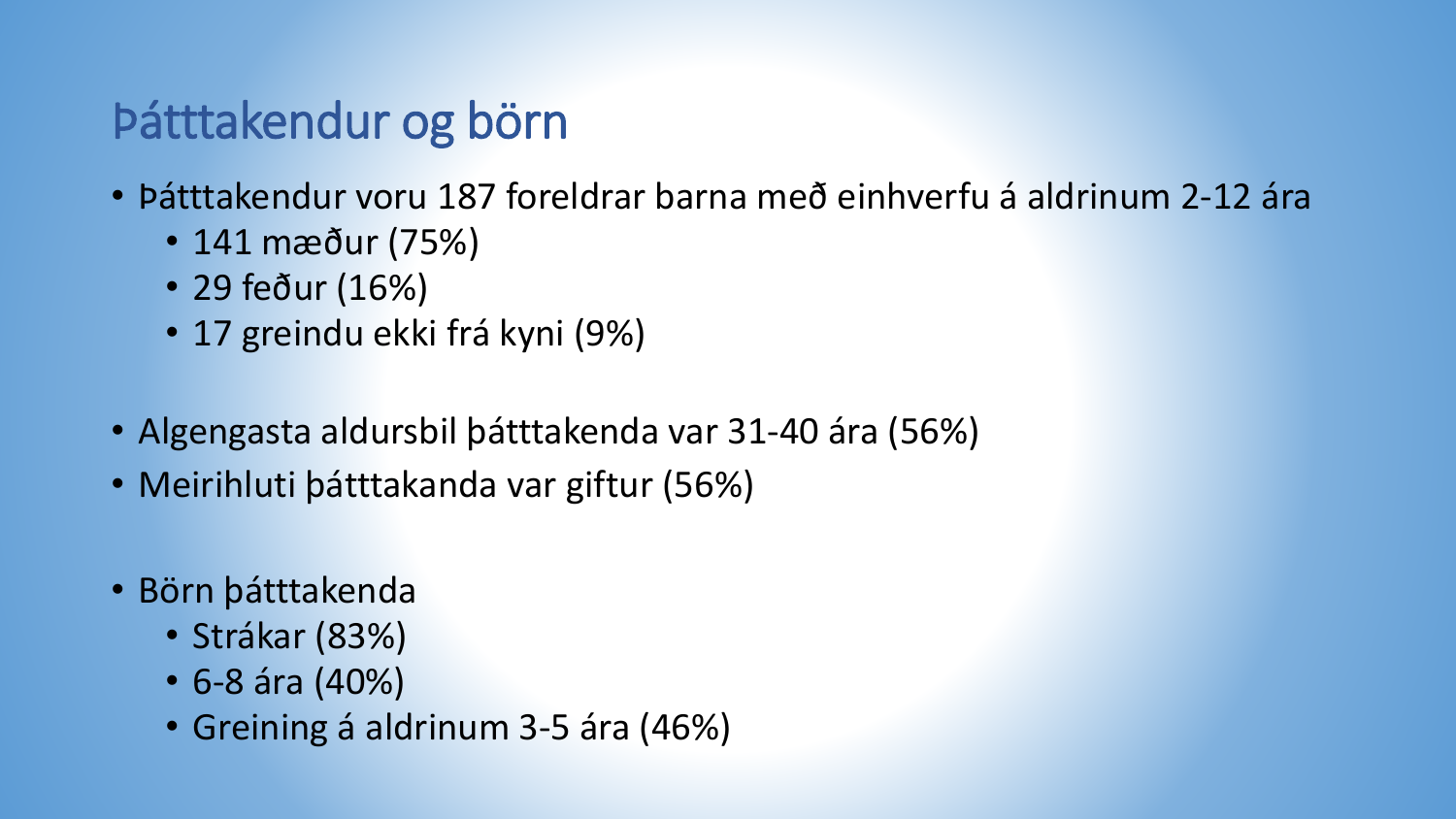#### Niðurstöður - Foreldrastreita

*Percentages in clinical range among parents on Parenting Stress Index-Short Form (PSI-SF)*

|                     | <b>Parents</b> |                  |       | <b>Mothers</b>   |       | <b>Fathers</b>   |  |  |
|---------------------|----------------|------------------|-------|------------------|-------|------------------|--|--|
|                     | $\,N$          | % Clinical range | $\,N$ | % Clinical range | $\,N$ | % Clinical range |  |  |
| <b>PSI-SF</b> total | 176            | 79%              | 134   | 81%              | 26    | 77%              |  |  |
| PD                  | 183            | 73%              | 139   | 75%              | 28    | 68%              |  |  |
| P-CDI               | 180            | 53%              | 136   | 55%              | 28    | 50%              |  |  |
| <b>DCC</b>          | 182            | 86%              | 139   | 87%              | 27    | 85%              |  |  |

Note: Parents in clinical range was determined using normative guidelines in PSI-SF manual.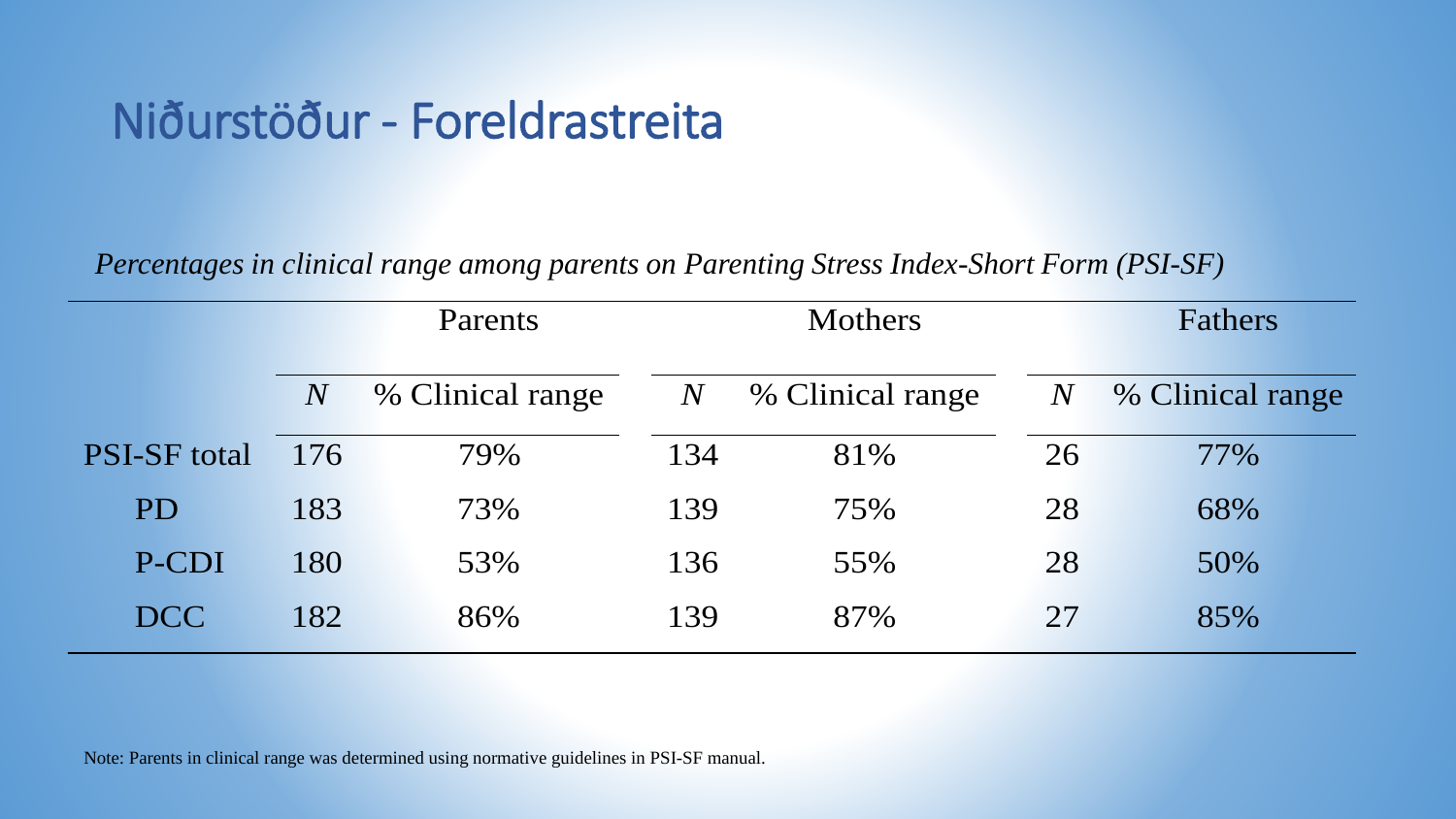# Niðurstöður – Kvíði og þunglyndi

*Percentages for anxiety and depression cut-off scores among parents on DASS-21.*

|            | $\%$      |                |                  |  | $\%$       |                |         |  |  |
|------------|-----------|----------------|------------------|--|------------|----------------|---------|--|--|
|            | Anxiety   |                |                  |  | Depression |                |         |  |  |
|            | Parents   | <b>Mothers</b> | <b>Fathers</b>   |  | Parents    | <b>Mothers</b> | Fathers |  |  |
|            | $N = 165$ | $N = 136$      | $N=29$           |  | $N = 168$  | $N = 139$      | $N=29$  |  |  |
| Normal     | 64%       | 61%            | 72%              |  | 39%        | 36%            | 48%     |  |  |
| Mild       | 8%        | 7%             | 14%              |  | 16%        | 18%            | 7%      |  |  |
| Moderate   | 14%       | 15%            | 7%               |  | 25%        | 23%            | 34%     |  |  |
| Severe     | 6%        | 6%             | 7%               |  | 11%        | 14%            | 3%      |  |  |
| Ext severe | 9%        | 11%            | $\boldsymbol{0}$ |  | 9%         | 9%             | 7%      |  |  |

Note: Recommended cut-off scores were determined using DASS-21 manual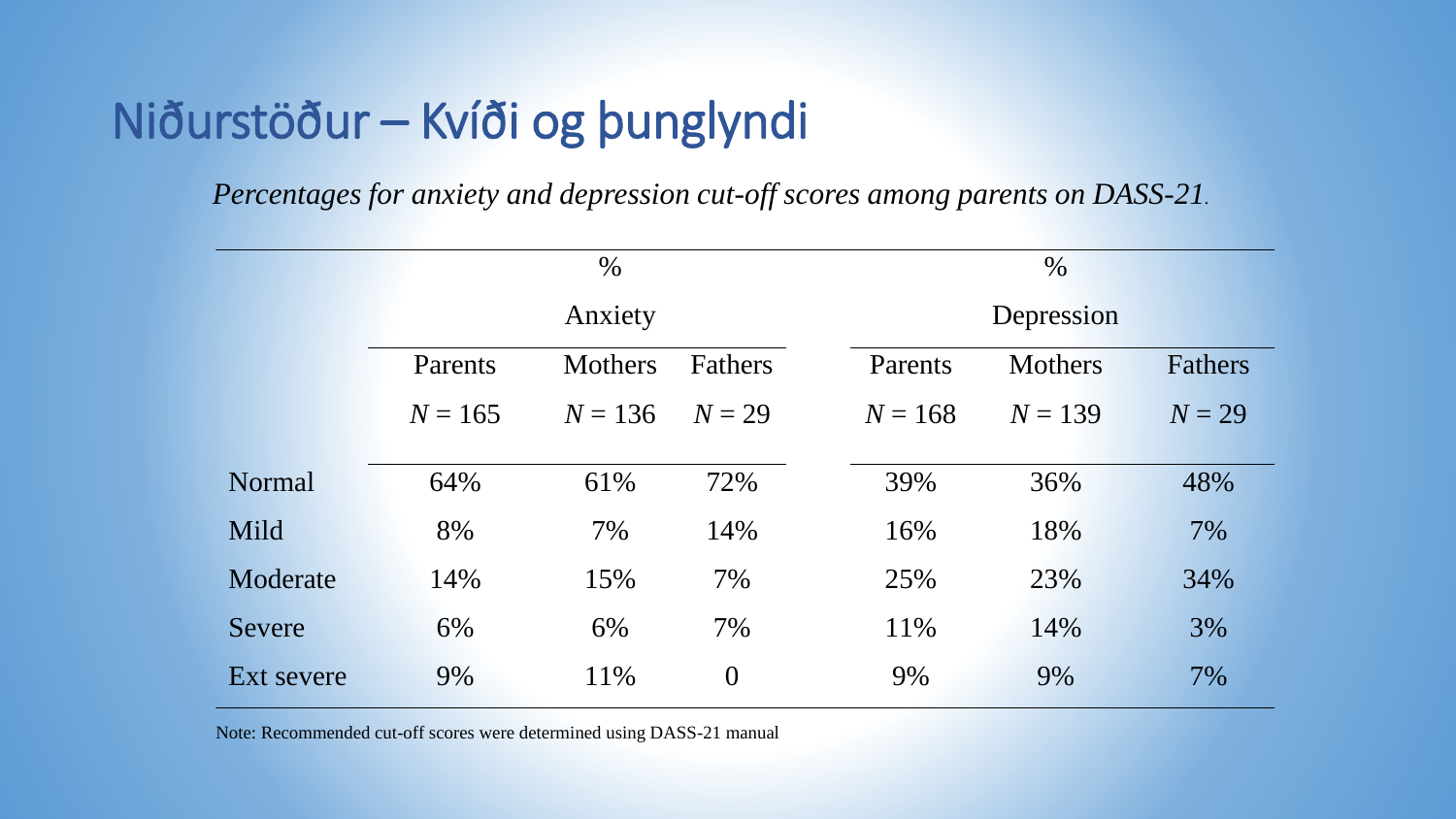# Niðurstöður – Fylgni

*Correlation statistics for PSI-SF, anxiety, depression, social constraints and behavior problems*

|                     |            | SC-total         | SC-family and    |  | $SC-$            |  | <b>Behavior</b>  |  |
|---------------------|------------|------------------|------------------|--|------------------|--|------------------|--|
|                     |            |                  | friends          |  | spouse           |  | problems         |  |
|                     |            | $\boldsymbol{r}$ | $\boldsymbol{r}$ |  | $\boldsymbol{r}$ |  | $\boldsymbol{r}$ |  |
| <b>PSI-SF</b> total |            | $.41**$          | $.47**$          |  | $.25**$          |  | $.45**$          |  |
|                     | PD         | $.50**$          | $.52**$          |  | $.33**$          |  | $.35**$          |  |
|                     | P-CDI      | $.32**$          | $.41**$          |  | .16              |  | $.34**$          |  |
|                     | <b>DCC</b> | $.24**$          | $.31**$          |  | .14              |  | $.47**$          |  |
|                     | Anxiety    | $.27**$          | $.34**$          |  | .13              |  | $.22**$          |  |
| Depression          |            | $.40**$          | $.45**$          |  | $.19*$           |  | $.27**$          |  |

Note: **\*** *p*<.05 \*\**p*<.001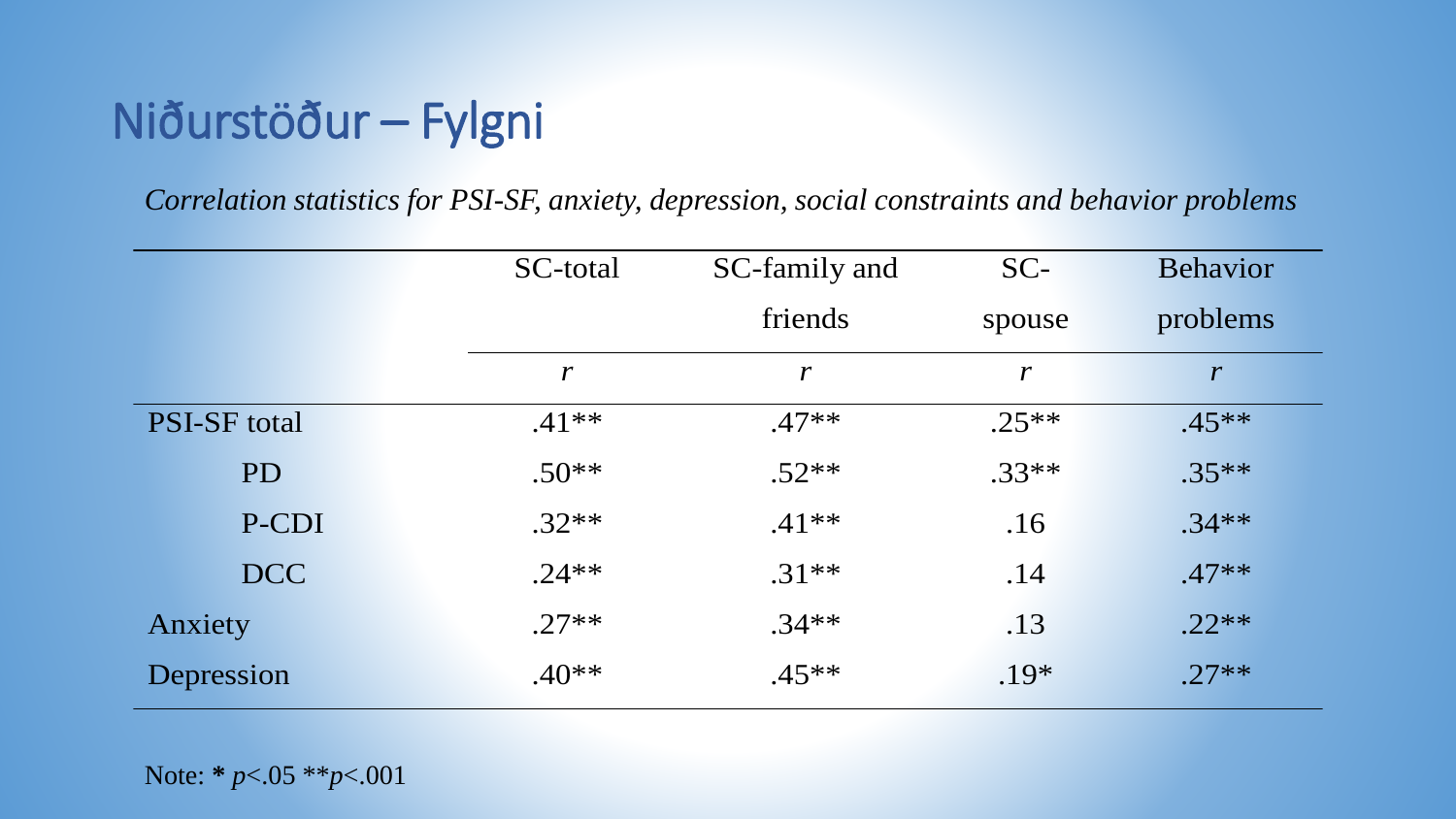#### Niðurstöður - Samantekt

- Mikil foreldrastreita meðal foreldra barna með einhverfu
	- Enginn marktækur munur á svörum mæðra og feðra
	- Mest foreldrastreita meðal foreldra barna sem fengu greiningu á aldrinum 9-12 ára
- Meirihluti foreldra greindi frá eðlilegum einkennum kvíða og þunglyndis
	- Hátt hlutfall greinir frá alvarlegum einkennum, samanborið við almennt þýði
- Tengsl milli hegðunarvanda og líðan foreldra
- Tengsl milli félagslegra hamlana á tjáningu tilfinninga og líðan foreldra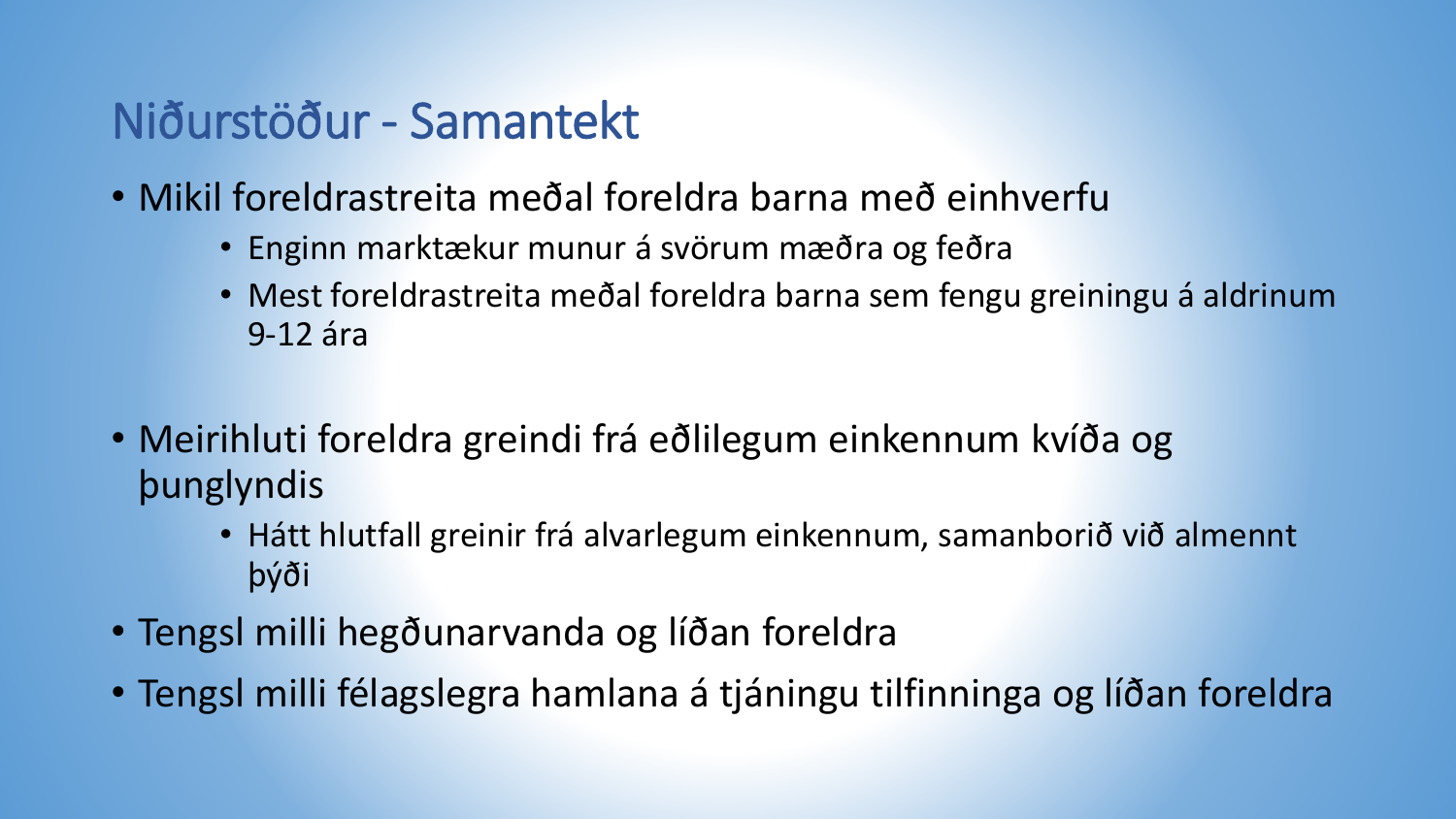#### Umræður

- Bæta líðan foreldra barna með einhverfu
	- Auðvelda aðgengi að sálfræðiþjónustu
	- Auðvelda foreldrum að tjá tilfinningar sínar foreldrahópar
	- Fræðsla fyrir ættingja, vini og maka
	- Hegðunarvandamál barns